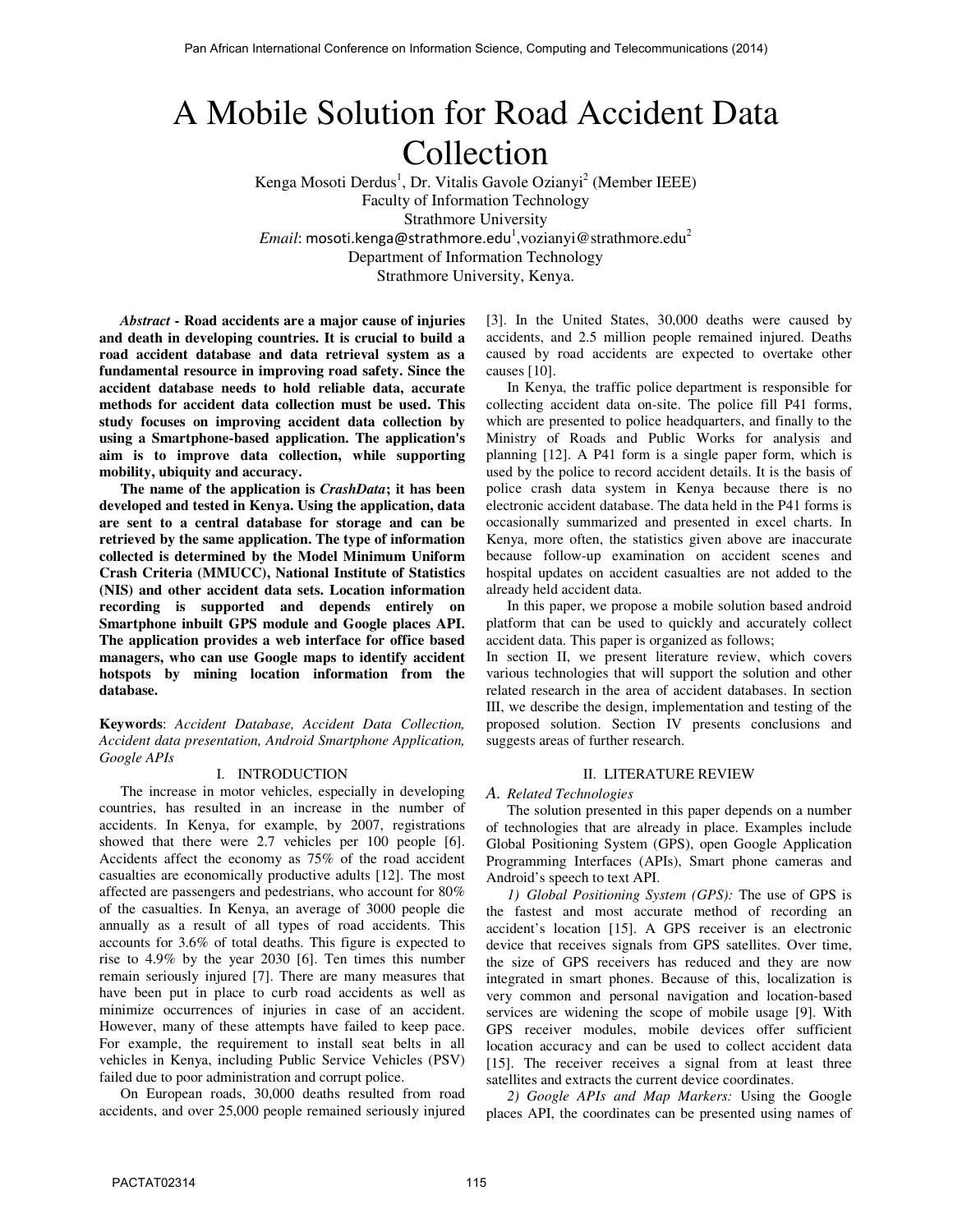#### Pan African International Conference on Information Science, Computing and Telecommunications (2014)

places and close range landmarks [5]. The most common Google Places API requests include place searches, place details and place actions. The latter allows users to supplement Google data by submitting data into Google Places Database. With the use of Google maps, locations of interest can be embedded on maps using colour markers. The details of such locations are shown when the markers are clicked [17].Figure 1 shows map markers with info window.



Figure 1: Map Markers with info window

*3) Smart Phone Cameras:* Modern Smart phones are equipped with high resolution cameras. These cameras can take detailed photos, which can be used for various uses. The photos can be stored in phone memory or be sent to some other location for storage. Road accident photographs shows evidence of an accident, and the extent of damage because they communicate more information than just text.

*4) Android's Speech to Text API:* The use of inbuilt mouthpieces in android enabled mobile phones to understand commands and automate some tasks. This feature can significantly expedite data input.However, it is largely depedent on clarity of voice input [11].

## *B. Road safety databases*

Presently, there are many available international road safety databases whose aim is to elaborate road accidents data in compatible and homogenous formats using standard accident datasets and to ease the work of researchers in collecting accident statistics [ HYPERLINK \l "Jay09" 1 ].These databases show that tremendous work has been done in collecting and storing accident data.

1) *International Road Traffic and Accident Database (IRTAD):* This is the largest safety database in the world, which collects accident data from Organization for Economic Co-operation and Development (OECD) member countries. This database contains over 500 data items [16].

2) *GLOBESAFE*: This database shares road accidents from only nine Association of Southeast Asian Nations (ASEAN) member countries.

*3) Road Accident sampling system-India (RASSI):* the accident database contains detailed crash data collected in accident scenes and follow-up examination. The RASSI database has over 500 data items. The advantage of RASSI is that, on-site data collection and follow-up examination by experts are linked.

## *C. Related Work*

Leelakajonjit proposes an accident database and insists that the location of an accident by use of GPS is very crucial [4]. The location data is used to identify accident hotspot. Lobont, Filichi, & Popescu explain how Illinois State uses a system fitted into a vehicle that goes around to record accident locations [3]. The system uses an inbuilt GPS module for marking accident locations. Jayan &

Ganeshkumar proposes a Geo-database, which can be used to identify accident hotspots [14]. The main data item stored is location. International Road Federation (IRF) presents a system called RADaR (Road Accident Data Recorder), which is an android application on tablets [2]. It uses GPS or GPRS to record crash locations and then send data to a central database. The application is also able to take photographs and record video of the accident scene.

## *D. Adopting a Common Accident Dataset*

*1) Model Minimum Uniform Crash Criteria (MMUCC):* it is a standard that defines how data must be collected and what data pieces are to be collected so that it is easier to share data. It categorises the data collected into crash data elements, vehicle data elements, person data elements such as all vehicle occupants, all drivers, non-occupants [8].

*2) National Institute of Statistics (NIS):* According to NIS, traffic accident data contains a rich source of information on the different circumstances in which the accidents occurred: cause of the accident, traffic, environmental and road conditions and many more. Every NIS variable has a number of items associated with it and a total of 572 different data attributes [18].

#### III. SOLUTION APPROACH AND DESIGN

In this section, we make assumptions and then describe how we designed, implemented and tested our application. Our solution is designed under the following assumptions;

**-**That the driver and vehicle database is in place

**-**For this study, dummy data will be used to represent these systems

**-**That data is easily shared within these sub-systems A. *System Architecture Overview* 

The accident database interacts and shares data with driving license, driver penalty point, vehicle registration and other related subsystems. Figure 2 shows this relationship. The traffic accident subsystem, which is the interest of this study, is isolated and shown in Figure 3. It shows the components involved in accidents data collection and presentation.

Centralized client-server architecture has been chosen for this system. However, the use of web services makes it hybrid. The system has few users hence there was no need to have it distributed. Only the traffic police department has access to it plus a simple web interface that allows hospitals to give updates on the hospitalized accident casualties. Nevertheless, this architecture is determined by portability, data sharing and distributed processing.

Accident data is collected from an accident scene and sent to a central server over a 3G network. The 3G wireless network is the mobile broadband internet connection of choice. Data collection is done on a native mobile application. GPS satellites offers location services by the help of the GPS sensor on a mobile device such as a tablet or mobile phone. On the other hand, the web service offers geo-location for physical location name.

The central server offers storage and processing functions. Certain processing needs are offered by external web servers. For example, Google maps API offers accident data mapping.

The server also offers an interface for sharing data with other related systems. Data received from the mobile application is processed by PHP scripts and stored on MySQL database. An apache HTTP web server application provides an interface for smart phones to connect to the central server.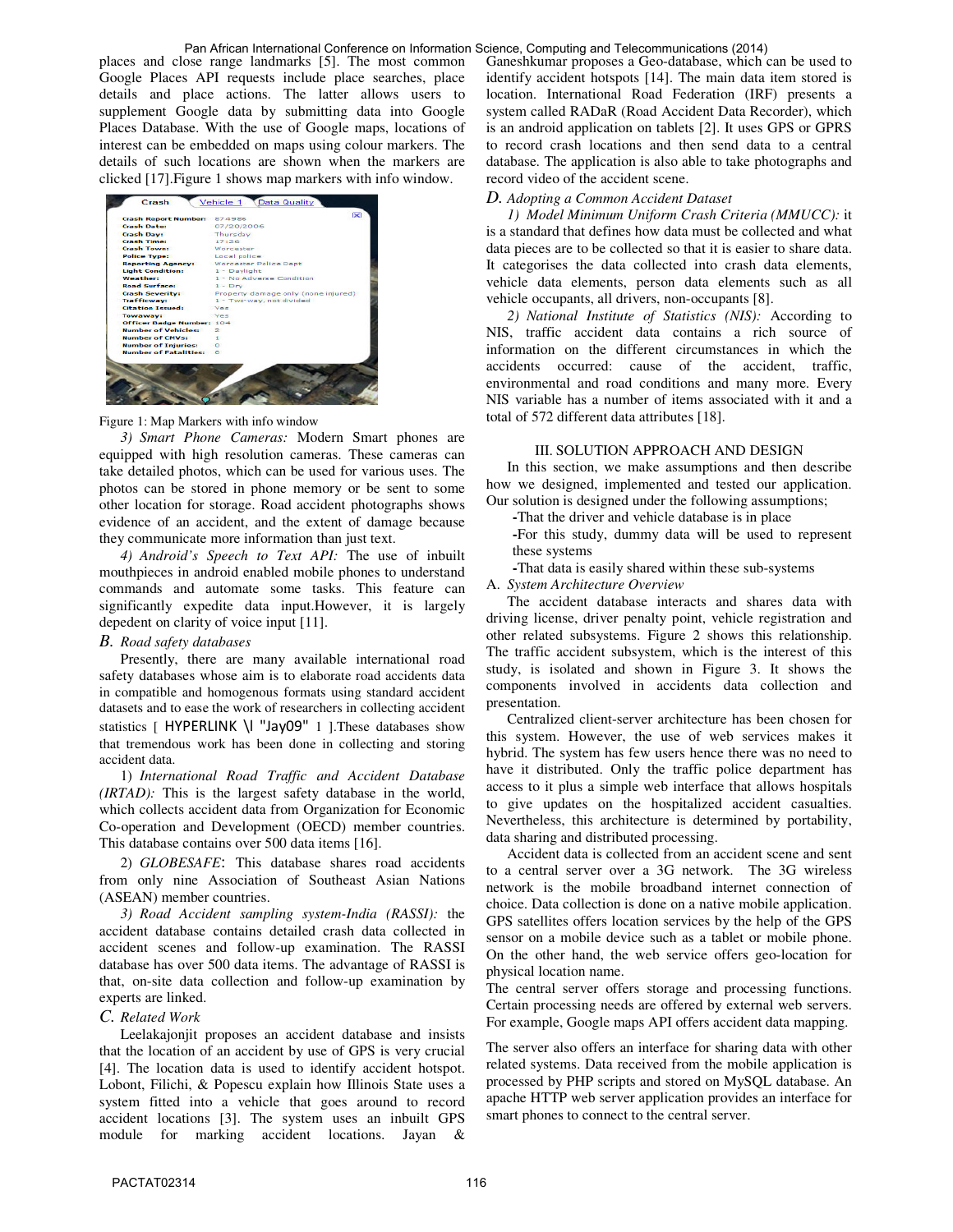## *B. Context Diagram*  Pan African International Conference on Information Science, Computing and Telecommunications (2014)



Figure 2: Proposed system architecture overview in relation to other sub-systems



Figure 3: Proposed system architecture

A context diagram represents a level zero data flow diagram. In this case, it presents CrashData as a single highlevel process and then shows the relationship that the system has with other external entities. It, therefore, shows the relationship between external entities, and the systems as a single process. Data flowing into and out of the system is shown with the entities that produce and receive the data. Figure 4 shows the CrashData context diagram and Table 1 shows the key to the context diagram.



Figure 4: CrashData Context Diagram

|                | Table 1. Context Diagram Rey |     |                             |
|----------------|------------------------------|-----|-----------------------------|
| No.            | <b>Description</b>           | No. | <b>Description</b>          |
| 1              | Analysis results             | 8   | Shared data                 |
| 2              | Recommended safety measures  | 9   | Accident analysis results   |
| $\mathbf{a}$   | Accident details             | 10  | User account details        |
| $\overline{4}$ | Recommended safety measures  | 11  | Reports                     |
| 5              | Accident details             | 12  | Recommended safety measures |
| 6              | Follow-up examination        | 13  | Accident casualty details   |
|                | Accident analysis results    |     |                             |
|                |                              |     |                             |

Table 1: Context Diagram key

## The external entities of the system include:

*Traffic police officer*: the traffic police officer collects and uploads accident data to the central server. The traffic police officers can also add expert recommendations to the accident data and view the accident data afterwards.

*Analysis experts*: the analysis expert adds analysis recommendations and follow-up examination.

*Administrator*: the main role of the administrator is user accounts management and report generation, but can also add accident analysis recommendations, view user logs and add emergency responder contacts.

*Web Service:* this is an internet service, specifically Google APIs, which will offer geo-location for physical location name, map and map markers.

## *C. Implementation*

1) *Implementation Environment:* The mobile application is implemented on the android platform. Thus, the source code is written in java utilizing android classes. After development, the application is compiled and tested using Software Development Kit (SDK) emulator on windows and a Samsung tablet. The software is optimized for android OS 4.3 (API 18) but, has a backward compatibility with android 2.2 (API 8). Android was chosen for the client application due to the flexible SDK, Android Development Tools (ADT) and availability of support from a number of developer communities online. The web interface is written in Hypertext Preprocessor (PHP) together with HTML and JavaScript. The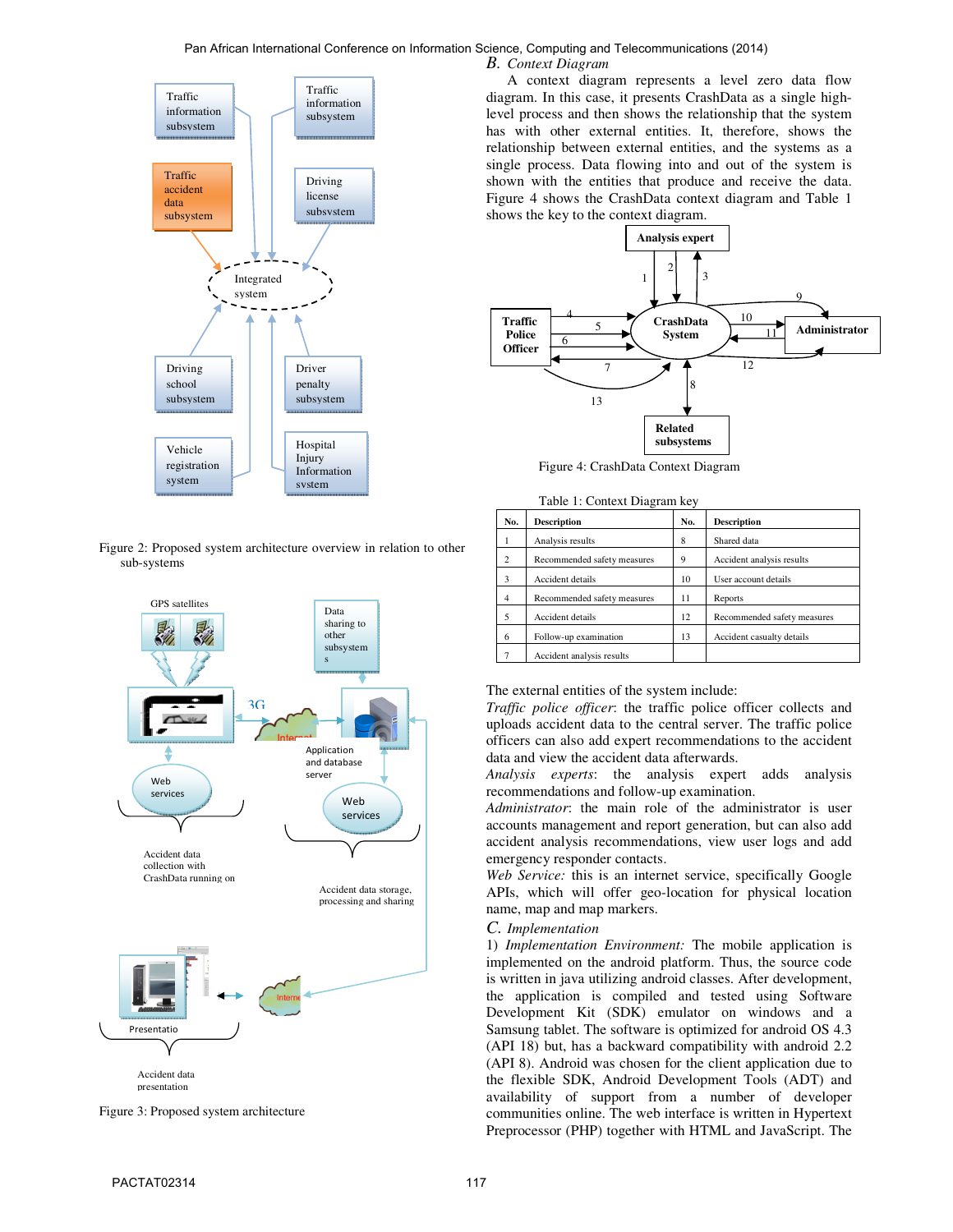web system is hosted on a live Apache HTTP server. The main reason for choosing PHP as the server-side language is portability, easy debugging is powerful and error resilience. Support from a large online developer community is readily available. The web system receives interfaces with the mobile client to receive requests from end users, and it also provides front-end for presenting accident data to administrators. Accident data was stored in MySQL database. Storage of accident information in a database is preferred because it facilitates easy retrieval of information. MySQL database was chosen because it is open source and has full compatibility with PHP. It should be noted that the database also carries dummy data that was used to simulate other subsystems e.g. vehicle registry that are required by the accident data collection system. Pan African International Conference on Information Science, Computing and Telecommunications (2014)

## *2) Implementation Details*

*Functionality:* The application is made up of a mobile and web components. The android mobile application runs on a tablet and its main purpose is to enable users, i.e., traffic police officers, to collect accident data and then send it to the server. The application also provides emergency numbers that can dialled in an emergency. Data collected include text and multimedia (voice, picture and video). The Smartphone running the application requires an internet connection and an onboard GPS module for registering accident location. The application also has a feature that allows accident casualty details to be added to the accident details. The casualty details are then connected to the particular accident. In a nutshell, the mobile application is aimed at collecting accident data, recording accident casualty details and contacting emergence responders. The web application retrieves and presents accident information that is sent by the mobile client to the database. It resides on the HTTP web server and is linked to the database. In addition, user accounts are managed using the web interface. Using the web interface, accident causalities can be linked to a specific accident and reports can be generated.

*2.1 Mobile Application Component;* The mobile application starts with a splash screen, then to a login screen and finally an options screen, where the user chooses the action. This is shown in Figure 5.



Figure 5: Splash, login and option dashboard screens

The 'File New accident' option allows the user to start collecting accident details. Table 2below summarises the type of data that is collected by the application. Figure 7 shows sample application screens interfaces that were used to collect vehicle details. The 'Call Emergence' option leads the user to the interface shown in Figure 6**.** 

| Table 2: Data variable and items collected by CrashData |  |  |
|---------------------------------------------------------|--|--|
|---------------------------------------------------------|--|--|

| Variable | <b>Items</b>                                   |
|----------|------------------------------------------------|
| Location | Coordinates, nearest town/city, nearest        |
|          | landmark, region (initially known as province) |
| Time     | Time of accident, date of accident, date of    |
|          | accident recording.                            |
| Movement | Pre-crush events, crash configurations         |
| Alcohol  | Driver alcohol test results                    |

| Vehicle factors    | <u>suence, Componing and Telecommunications (2014)</u><br>Registration number, owner, vehicle type, |
|--------------------|-----------------------------------------------------------------------------------------------------|
|                    | loading, defects (lights, tires, mirrors, road                                                      |
|                    | worthiness), insurance policy, model                                                                |
| Casualty details   | Consequences (deaths and injuries), gender,                                                         |
|                    |                                                                                                     |
|                    | age group, names, nationality, eventual                                                             |
|                    | consequence of hospitalised casualty.                                                               |
| Multimedia data    | Accident scene photos, witness videos,                                                              |
| Road factors       | Nearby road signs, road surface characteristics                                                     |
| Other accident     | Hit and run, number of vehicles involved.                                                           |
| conditions general | accident severity, light                                                                            |
| conditions         | conditions/illuminations, possible cause of the                                                     |
|                    | accident.                                                                                           |
| Whether            | E.g. normal weather, fog, rainy etc.                                                                |
| conditions         |                                                                                                     |
| Driver             | Name, licence number, consequences, alcohol                                                         |
|                    | test results, gender                                                                                |
| Other damages      | Property name, property description, property                                                       |
|                    | category (private or public)                                                                        |



Figure 6: Calling Emergence Responders



Figure 7: Vehicle/driver details screenshots

2.2) *Web application component:* The main role of the web component is to allow access to the collected accident data. With it, the following can be done;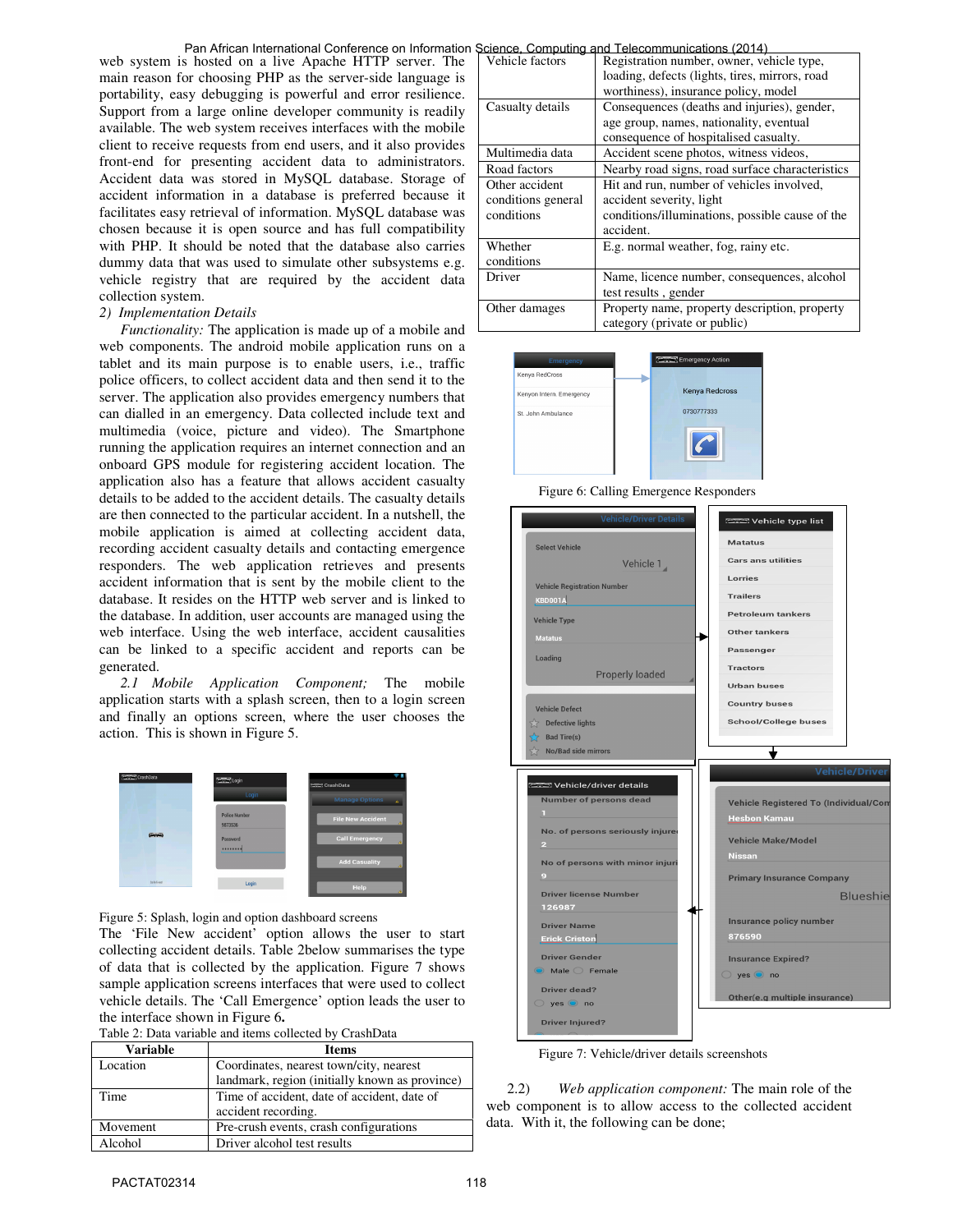1) Search accident by date and accident ID, to show the details on map and map markers with info window as shown in Figure. 8. Pan African International Conference on Information Science, Computing and Telecommunications (2014)

2) Add follow up examination and recommendation to a selected accident

- 3) Add casualty details to a selected accident
- 4) Add emergence responder contact numbers

5) Generate tabular and graphical reports from the stored data

6) Give updates on the progress and condition of the hospitalised causalities as shown in Figure 11

The kinds of reports that are generated by CrashData application include the following;

1) Graphical Accident Distribution per Region

2) Graphical Distribution of Injury Severity by Age Group as shown in Figure 9

- 3) Graphical Distribution of Accident by Vehicle Type
- 4) Tabular Distribution of Accidents by Cause
- 5) Yearly summery as shown in Figure 10



Figure 8: Accident Search and Map Locations



Figure 9: Graphical Distribution of Injury Severity by Age Group

Hospital updates are very important because it updates prevailing statistics, and reports from such updates can be used to show the recovery rates of accident victims.

|      |                            | <b>Yearly summery</b>   |                         |                        |
|------|----------------------------|-------------------------|-------------------------|------------------------|
| Year | <b>Number of Accidents</b> | <b>Number of Deaths</b> | <b>Serious injuries</b> | <b>Slight injuries</b> |
| 2012 | 56                         | 102                     | 200                     | 150                    |
| 2013 | 50                         | 98                      | 160                     | 134                    |
| 2014 | 121                        | 3                       | 50                      | 21                     |

Figure 10: Yearly summery

## *D. Testing*

The process of evaluation entails comparing the completed system with the design goals. Use case requirements were used to check whether the goals were reached. First, we set the measures, and then determined what results were considered successful.



Figure 11: CrashData hospital updates

Before the experiments and results, we discuss how we measured the functional and non-functional requirements and how successful results were measured. We used 5 subjects for 4 sessions (assumed as 20 subjects).

A use case was used to present functional requirements of the system. We checked whether the complete system had the features that were promised in the use case. The test cases were simulations on real-life scenario. The outputs from the tests were then compared with what was expected.

There were two non-functional requirements that were tested i.e. user interface and usability. A questionnaire was used to measure usability satisfaction from the users. The test questionnaire was presented to the users after they had used the application.

Acceptance tests were done on the final system to find out whether the system met functional requirements. One real life case was used to determine whether the mobile application and the web system delivered its promised functionality. In this case, users were located in Traffic Headquarters, Ruaraka, Thika Road (lat, -1.256962; lng, 36.857001). 5 user accounts were created in the web system and were used by 5 users to submit accident data. Functional requirements were tested as shown by a sample test case shown in Table 3**.** The last row shows the value *pass* if the result is what was expected, or *fail* if the result was not as expected.

Table 3: Creating user accounts and login test case

| Identifier  |                                                                                                                             |
|-------------|-----------------------------------------------------------------------------------------------------------------------------|
| Test case   | Creating user accounts and logging in                                                                                       |
| Description | The administrator creates user accounts in the web<br>system and users login from the mobile application<br>into the system |
|             |                                                                                                                             |
| Utilized    | Manage user accounts upload accident data.                                                                                  |
| use case    |                                                                                                                             |
| Results     | Accounts were created and users were able to login                                                                          |
|             | using the mobile application into the system                                                                                |

## IV.CONCLUSIONS

In this paper, we have successfully designed and developed a mobile application that offers great benefits in